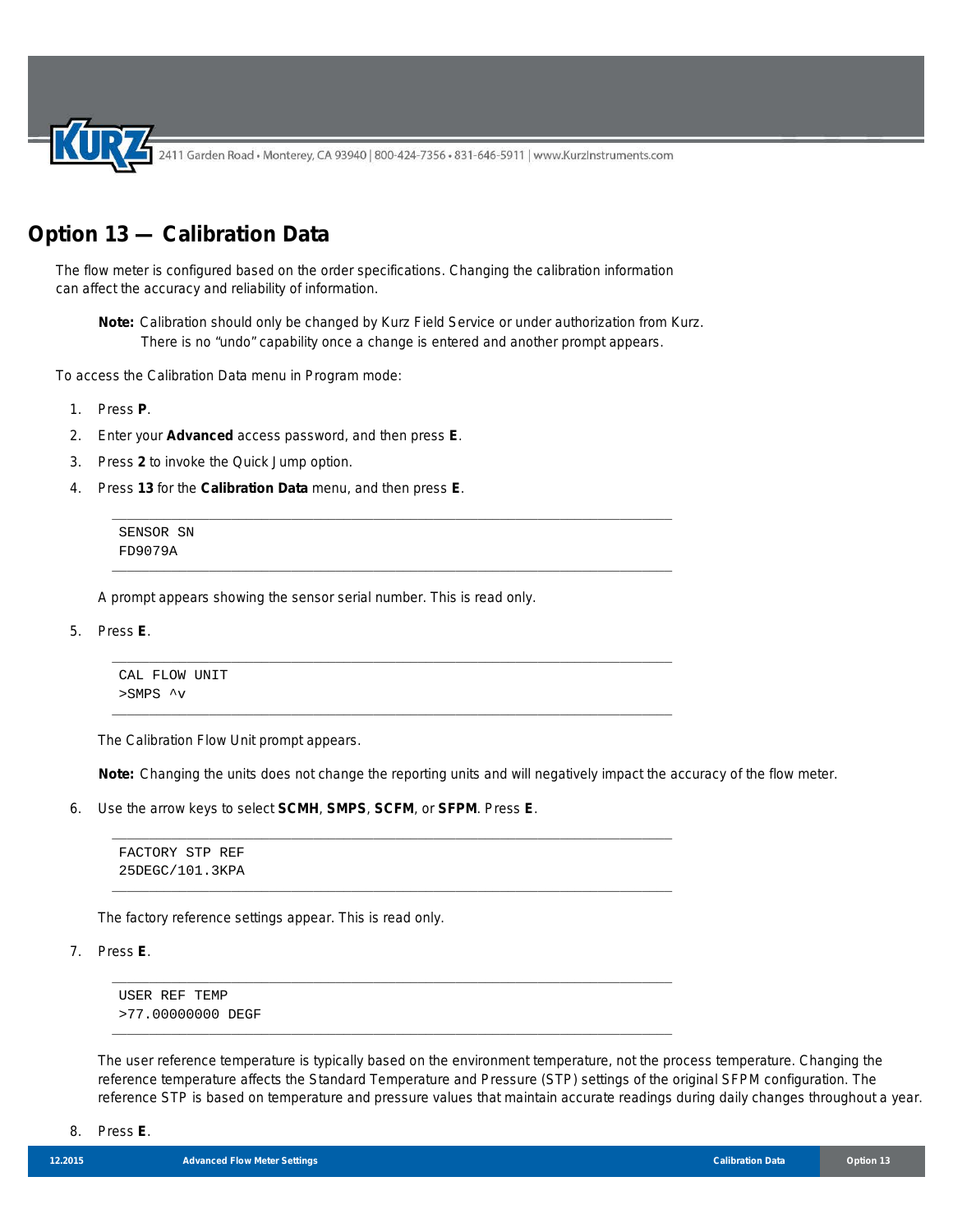.<br>2411 Garden Road • Monterey, CA 93940 | 800-424-7356 • 831-646-5911 | www.KurzInstruments.com

9. \_\_\_\_\_\_\_\_\_\_\_\_\_\_\_\_\_\_\_\_\_\_\_\_\_\_\_\_\_\_\_\_\_\_\_\_\_\_\_\_\_\_\_\_\_\_\_\_\_\_\_\_\_\_\_\_\_\_\_\_\_\_\_\_\_\_\_\_\_\_\_\_\_\_\_

- 10. USER REF PRESS
- 11. >14.6959500 PSIA

12. \_\_\_\_\_\_\_\_\_\_\_\_\_\_\_\_\_\_\_\_\_\_\_\_\_\_\_\_\_\_\_\_\_\_\_\_\_\_\_\_\_\_\_\_\_\_\_\_\_\_\_\_\_\_\_\_\_\_\_\_\_\_\_\_\_\_\_\_\_\_\_\_\_\_\_

The user reference pressure is typically based on elevation. The initial calibration is set at sea level. Changing the reference pressure affects the Standard Temperature and Pressure (STP) settings of the original SFPM configuration. The reference STP is based on temperature and pressure values that maintain accurate readings during daily changes throughout a year.

13. Use the number keys to change the reference pressure. Press **E**.

| GAS NAME |  |  |  |
|----------|--|--|--|
|          |  |  |  |
| >Air     |  |  |  |
|          |  |  |  |
|          |  |  |  |

\_\_\_\_\_\_\_\_\_\_\_\_\_\_\_\_\_\_\_\_\_\_\_\_\_\_\_\_\_\_\_\_\_\_\_\_\_\_\_\_\_\_\_\_\_\_\_\_\_\_\_\_\_\_\_\_\_\_\_\_\_\_\_\_\_\_\_\_\_\_\_\_\_\_\_

\_\_\_\_\_\_\_\_\_\_\_\_\_\_\_\_\_\_\_\_\_\_\_\_\_\_\_\_\_\_\_\_\_\_\_\_\_\_\_\_\_\_\_\_\_\_\_\_\_\_\_\_\_\_\_\_\_\_\_\_\_\_\_\_\_\_\_\_\_\_\_\_\_\_\_

The gas name prompt appears.

Gas names are referred to by their molecular formula.

| Gas            | <b>Molecular Formula</b> | <b>Molar Weight</b> | Gas                              | <b>Molecular Formula</b>      | <b>Molar Weight</b>          |
|----------------|--------------------------|---------------------|----------------------------------|-------------------------------|------------------------------|
| Air            | Air                      | 28.97               | <b>Helium</b>                    | He                            | 4.00                         |
| Argon          | Ar                       | 39.94               | Hydrogen                         | H <sub>2</sub>                | 2.02                         |
| <b>Butane</b>  | C4H10                    | 58.12               | Digester gas<br>(50 CH4, 50 CO2) | 50/50                         |                              |
| Carbon dioxide | CO <sub>2</sub>          | 44.01               | Digester gas<br>(60 CH4, 40 CO2) | 60/40                         | $\qquad \qquad \blacksquare$ |
| Dry ammonia    | NH <sub>3</sub>          | 17.04               | Digester gas<br>(70 CH4, 30 CO2) | 70/30                         |                              |
| Dry chlorine   | CL <sub>2</sub>          | 71.0                | Nitrogen                         | N <sub>2</sub>                | 28.02                        |
| Ethane         | C2H6                     | 30.07               | Oxygen                           | O <sub>2</sub>                | 32.00                        |
| Ethylene       | C2H4                     | 28.05               | Propane                          | C <sub>3</sub> H <sub>8</sub> | 44.09                        |

## 14. Type your gas name molecular formula. Press **E**.

GAS MOL WT >28.9600000

The molar weight prompt appears.

 $\overline{a}$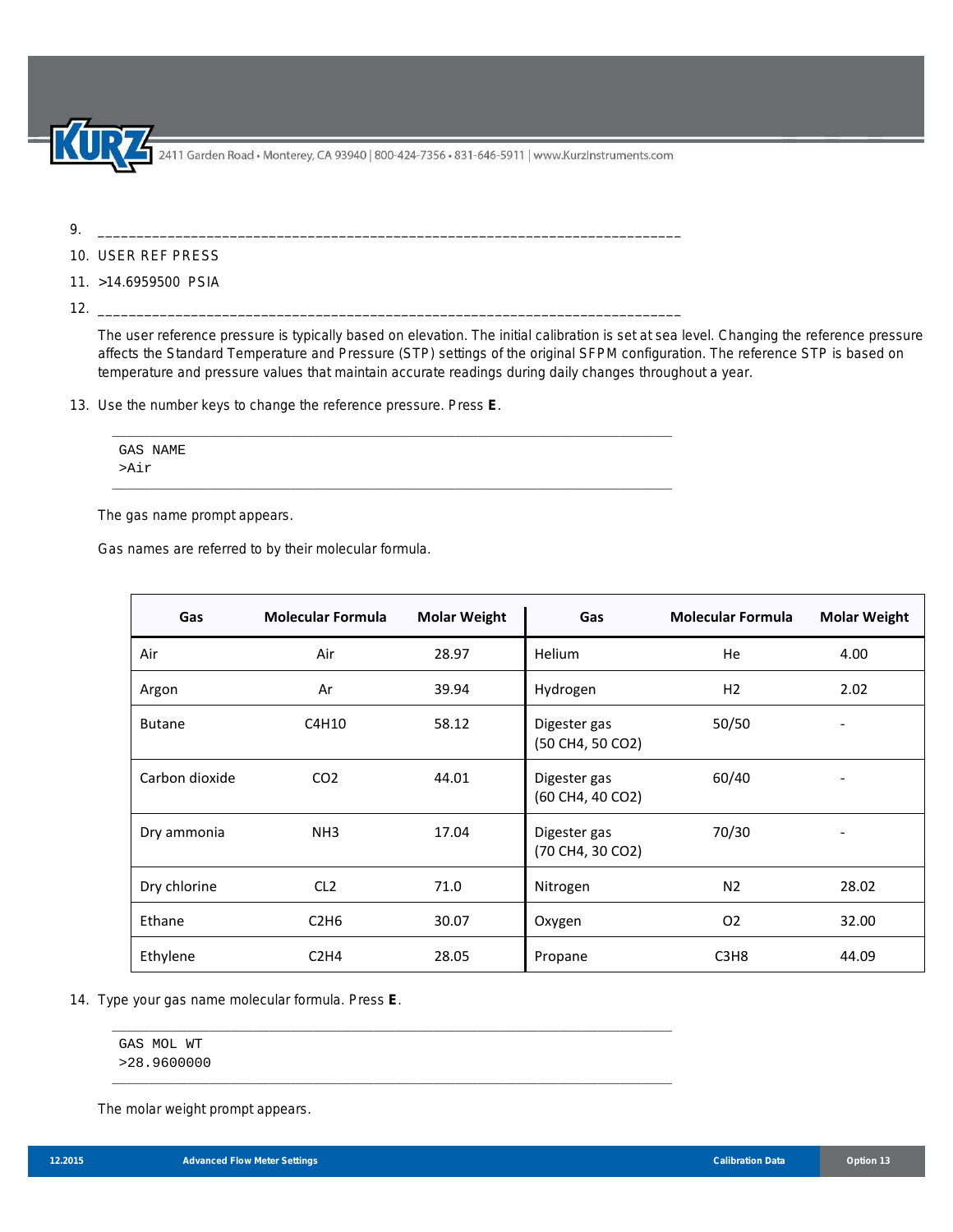2411 Garden Road • Monterey, CA 93940 | 800-424-7356 • 831-646-5911 | www.KurzInstruments.com

\_\_\_\_\_\_\_\_\_\_\_\_\_\_\_\_\_\_\_\_\_\_\_\_\_\_\_\_\_\_\_\_\_\_\_\_\_\_\_\_\_\_\_\_\_\_\_\_\_\_\_\_\_\_\_\_\_\_\_\_\_\_\_\_\_\_\_\_\_\_\_\_\_\_\_

\_\_\_\_\_\_\_\_\_\_\_\_\_\_\_\_\_\_\_\_\_\_\_\_\_\_\_\_\_\_\_\_\_\_\_\_\_\_\_\_\_\_\_\_\_\_\_\_\_\_\_\_\_\_\_\_\_\_\_\_\_\_\_\_\_\_\_\_\_\_\_\_\_\_\_

\_\_\_\_\_\_\_\_\_\_\_\_\_\_\_\_\_\_\_\_\_\_\_\_\_\_\_\_\_\_\_\_\_\_\_\_\_\_\_\_\_\_\_\_\_\_\_\_\_\_\_\_\_\_\_\_\_\_\_\_\_\_\_\_\_\_\_\_\_\_\_\_\_\_\_

\_\_\_\_\_\_\_\_\_\_\_\_\_\_\_\_\_\_\_\_\_\_\_\_\_\_\_\_\_\_\_\_\_\_\_\_\_\_\_\_\_\_\_\_\_\_\_\_\_\_\_\_\_\_\_\_\_\_\_\_\_\_\_\_\_\_\_\_\_\_\_\_\_\_\_

\_\_\_\_\_\_\_\_\_\_\_\_\_\_\_\_\_\_\_\_\_\_\_\_\_\_\_\_\_\_\_\_\_\_\_\_\_\_\_\_\_\_\_\_\_\_\_\_\_\_\_\_\_\_\_\_\_\_\_\_\_\_\_\_\_\_\_\_\_\_\_\_\_\_\_

\_\_\_\_\_\_\_\_\_\_\_\_\_\_\_\_\_\_\_\_\_\_\_\_\_\_\_\_\_\_\_\_\_\_\_\_\_\_\_\_\_\_\_\_\_\_\_\_\_\_\_\_\_\_\_\_\_\_\_\_\_\_\_\_\_\_\_\_\_\_\_\_\_\_\_

\_\_\_\_\_\_\_\_\_\_\_\_\_\_\_\_\_\_\_\_\_\_\_\_\_\_\_\_\_\_\_\_\_\_\_\_\_\_\_\_\_\_\_\_\_\_\_\_\_\_\_\_\_\_\_\_\_\_\_\_\_\_\_\_\_\_\_\_\_\_\_\_\_\_\_

\_\_\_\_\_\_\_\_\_\_\_\_\_\_\_\_\_\_\_\_\_\_\_\_\_\_\_\_\_\_\_\_\_\_\_\_\_\_\_\_\_\_\_\_\_\_\_\_\_\_\_\_\_\_\_\_\_\_\_\_\_\_\_\_\_\_\_\_\_\_\_\_\_\_\_

15. Use the number keys to enter the molar weight associated with the gas. Press **E**.

```
NEW REF DENSITY:
1.9684 KG/M3
```
The reference density is automatically generated based on the values entered for the reference temperature and reference pressure.

16. Use the number keys for a new reference density. Press **E**.

```
# CAL DATA SET
> 2
```
The prompt appears allowing up to eight calibration sets.

17. Enter the number of curve set and then press **E**.

FLOW DATA SET 1 >20.0000000 DEGC

You are prompted for the top degree range for the first curve.

18. Use the number keys to enter the value. Press **E**.

```
#DATA PTS CAL 1
>13
```
You are prompted for the number of points within the curve. There can be up to 15 points.

19. Use the number keys to enter the value. Press **E**.

Each point requires a raw signal value and a flow data value. In this example, only the first two data point prompts are shown, but the format repeats for all data points in the data set and then for all the points in each additional data set.

20. For each data point use the number keys to enter the raw signal value and press **E**. Then enter the flow data value and press **E**.